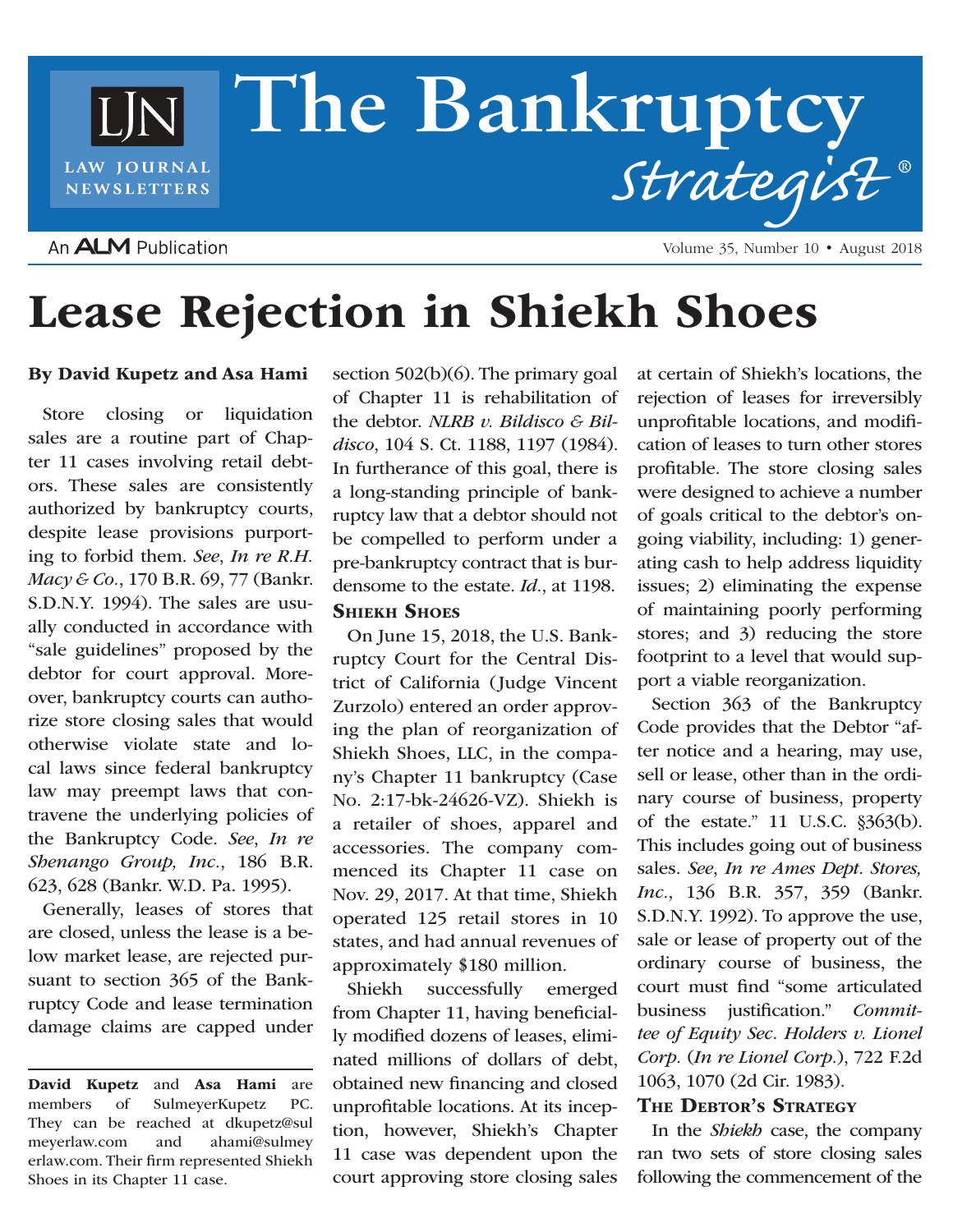case. The first was run under a sale promotion consulting agreement with an outside liquidator that the debtor assumed pursuant to court approval. The second was self-managed and conducted by the debtor.

In each instance, the decision to close a store was based on the profitability of the store, the costs of maintaining the store, whether Shiekh was able to negotiate more favorable rent or other forms of lease modifications for a store, the store's location and overall significance and necessity to Shiekh's business model and operations, the debtor's cash position and level of liquidity, and the overall benefits and burdens of maintaining the particular store and related lease. Shiekh presented evidence to the court that, in the exercise of its business judgment, it was necessary to close specified stores.

Shiekh requested that the court authorize it to conduct closing sales pursuant to relatively typical "sale guidelines" designed to protect consumers and create the least amount of burden on the debtor's landlords (primarily mall operators) during the sales, while at the same time maximizing the recovery to the estate, and without requiring compliance with lease terms or state or local law. The sale guidelines included provisions regarding sale hours, types and size of signage, sale and abandonment of furniture, fixtures, and equipment, augmentation of inventory, and access to premises.

#### RESTRICTIVE CLAUSES

Many retail leases contain clauses that restrict or prohibit the lessee from conducting liquidation or store closing sales. Such provisions have been deemed unenforceable in Chapter 11 cases as an impermissible restraint on a debtor's ability to maximize the value of its assets under Section 363. *See*, *Ames*, 136 B.R. at 359; and *In re Tobago Bay Trading Co.*, 112 B.R. 463, 467 (Bankr. N.D. Ga. 1990).

In *Ames*, the lessor opposed the debtor's proposed going-out-of-business sale based on a lease provision prohibiting such sales. The court in that case rejected the lessor's argument, stating: "to enforce the anti-GOB sale clause of the Lease would contravene overriding federal policy requiring Debtor to maximize estate assets by imposing additional constraints never envisioned by Congress … Section 363(e) reserves for bankruptcy courts the discretion to condition the time, place and manner of Phase I GOB Sale, thereby providing adequate safeguards to protect shopping center landlords and their other tenants, while allowing the Trustee to fulfill its fiduciary obligations." *Id*. at 359.

Similarly, in *Tobago Bay*, a landlord argued that the debtor's liquidation sale violated a lease provision prohibiting "going-out-of-business, auction, distress, fire or bankruptcy or similar sale." The court, however, refused to enforce the lease provision finding that "[w]here provisions of an unexpired lease conflict with these policies [to facilitate the debtor's reorganization and maximize the returns for the benefit of creditors] to prevent or hinder reorganization, the court may find such provisions to be unenforceable." *Tobago Bay*, 112 B.R. at 467.

In *Shiekh*, the court found that the sale guidelines provided adequate safeguards to protect the lessors, while at the same time permitting the debtor to fulfill its fiduciary obligations to obtain the greatest recovery for the estate. Similarly, in *Tobago Bay*, the court held: "Here, as in most cases, the prohibition of a bankruptcy or similar sale would result in onerous and burdensome costs to an already financially distressed debtor's estate by requiring removal of assets to an off-site location. Further, the debtor's estate would lose the benefit of the market that it had developed. The potential harm and injury to creditors and to the debtor's estate is substantially greater than the potential harm to the objectors." *Id*. at 467.

## THE COURT'S RULING

The closing stores in *Shiekh* were located in 10 different states and various municipalities. In granting the relief sought by Shiekh, the court exempted the debtor from complying with: 1) any provision in any of its leases or related contracts restricting the closing sales; 2) state and local wage requirements; and 3) applicable state and local statutes, rules, regulations, or ordinances, or any license or other requirements regarding "going out of business," "store closing," "sale on everything," "everything must go," "inventory liquidation," or similarly-themed sales (including laws restricting safe, professional, and non-deceptive, customary advertising, such as signs, banners, posting of signage, use of sign walkers in connection with the closing sales and ordinances establishing license